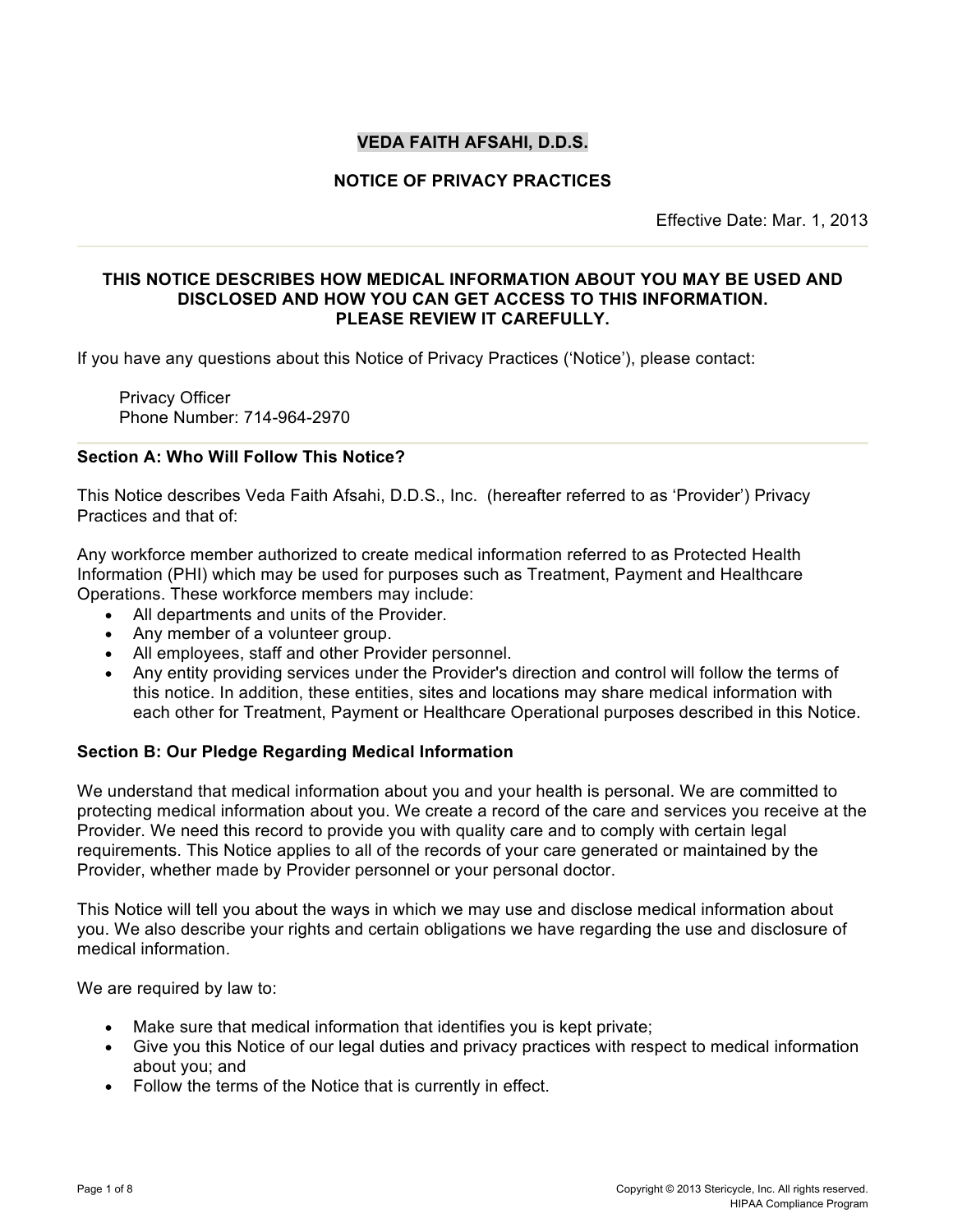## **Section C: How We May Use and Disclose Medical Information About You**

The following categories describe different ways that we use and disclose medical information. For each category of uses or disclosures we will explain what we mean and try to give some examples. Not every use or disclosure in a category will be listed. However, all of the ways we are permitted to use and disclose information will fall within one of the categories.

- **Treatment.** We may use medical information about you to provide you with medical treatment or services. We may disclose medical information about you to doctors, nurses, technicians, health care students, or other Provider personnel who are involved in taking care of you at the Provider. For example, a doctor treating you for a broken leg may need to know if you have diabetes because diabetes may slow the healing process. In addition, the doctor may need to tell the dietitian if you have diabetes so that we can arrange for appropriate meals. Different departments of the Provider also may share medical information about you in order to coordinate different items, such as prescriptions, lab work and x-rays. We also may disclose medical information about you to people outside the Provider who may be involved in your medical care after you leave the Provider.
- **Payment.** We may use and disclose medical information about you so that the treatment and services you receive at the Provider may be billed and payment may be collected from you, an insurance company or a third party. For example, we may need to give your health plan information about surgery you received at the Provider so your health plan will pay us or reimburse you for the procedure. We may also tell your health plan about a prescribed treatment to obtain prior approval or to determine whether your plan will cover the treatment.
- **Healthcare Operations.** We may use and disclose medical information about you for Provider operations. These uses and disclosures are necessary to run the Provider and make sure that all of our patients receive quality care. For example, we may use medical information to review our treatment and services and to evaluate the performance of our staff in caring for you. We may also combine medical information about many Provider patients to decide what additional services the Provider should offer, what services are not needed, and whether certain new treatments are effective. We may also disclose information to doctors, nurses, technicians, health care students, and other Provider personnel for review and learning purposes. We may also combine the medical information we have with medical information from other Providers to compare how we are doing and see where we can make improvements in the care and services we offer. We may remove information that identifies you from this set of medical information so others may use it to study health care and health care delivery without learning a patient's identity.
- **Appointment Reminders.** We may use and disclose medical information to contact you as a reminder that you have an appointment for treatment or medical care at the Provider.
- **Treatment Alternatives.** We may use and disclose medical information to tell you about or recommend possible treatment options or alternatives that may be of interest to you.
- **Health-Related Benefits and Services.** We may use and disclose medical information to tell you about health-related benefits or services that may be of interest to you.
- **Fundraising Activities.** We may use information about you to contact you in an effort to raise money for the Provider and its operations. We may disclose information to a foundation related to the Provider so that the foundation may contact you about raising money for the Provider. We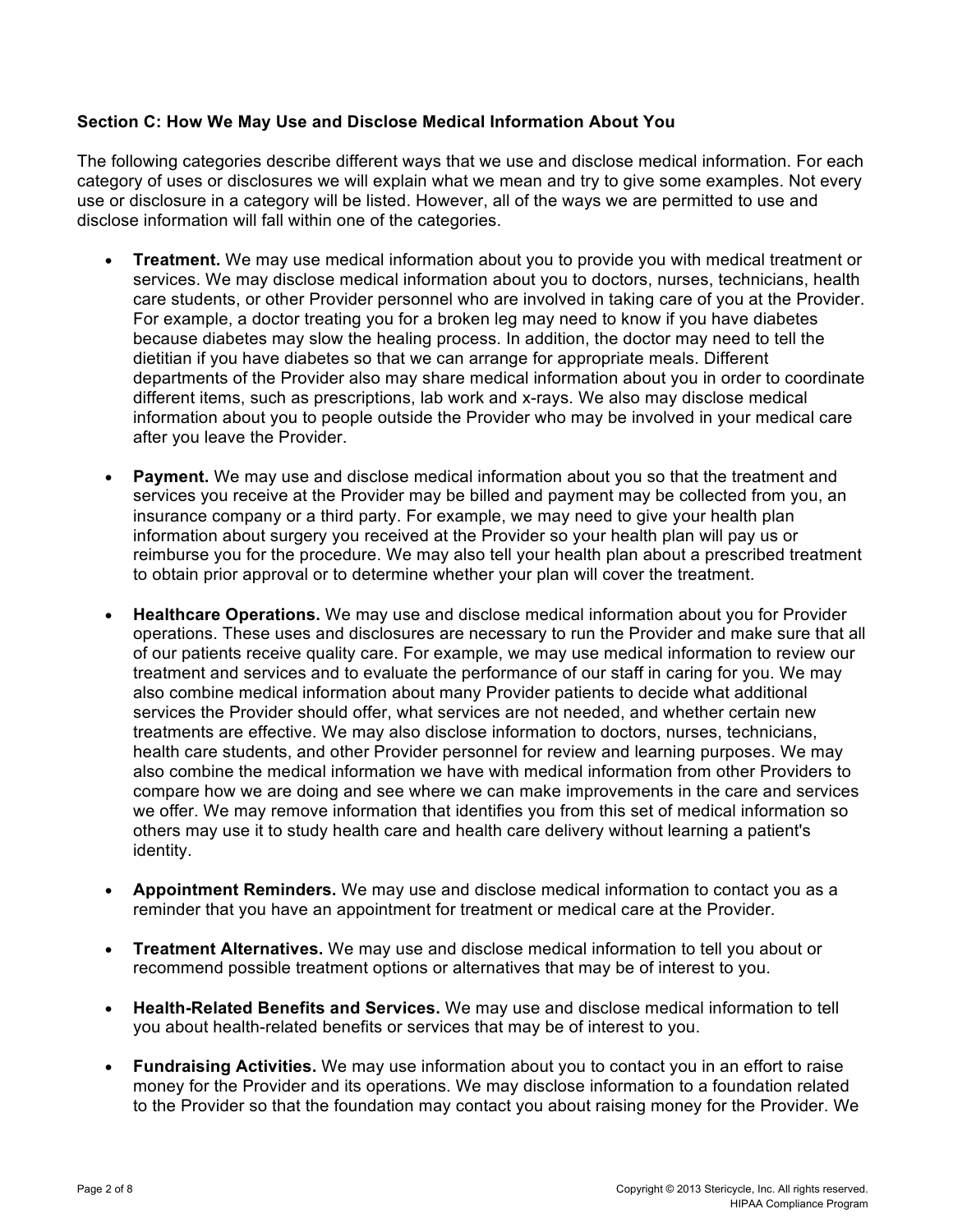only would release contact information, such as your name, address and phone number and the dates you received treatment or services at the Provider. If you do not want the Provider to contact you for fundraising efforts, you must notify us in writing and you will be given the opportunity to 'Opt-out' of these communications.

### • **Authorizations Required**

We will not use your protected health information for any purposes not specifically allowed by Federal or State laws or regulations without your written authorization, this includes uses of your PHI for marketing or sales activities.

• **Emergencies.** We may use or disclose your medical information if you need emergency treatment or if we are required by law to treat you but are unable to obtain your consent. If this happens, we will try to obtain your consent as soon as we reasonably can after we treat you.

#### • **Psychotherapy Notes**

Psychotherapy notes are accorded strict protections under several laws and regulations. Therefore, we will disclosure psychotherapy notes only upon your written authorization with limited exceptions.

- **Communication Barriers.** We may use and disclose your health information if we are unable to obtain your consent because of substantial communication barriers, and we believe you would want us to treat you if we could communicate with you.
- **Provider Directory.** We may include certain limited information about you in the Provider directory while you are a patient at the Provider. This information may include your name, location in the Provider, your general condition (e.g., fair, stable, etc.) and your religious affiliation. The directory information, except for your religious affiliation, may also be released to people who ask for you by name. Your religious affiliation may be given to a member of the clergy, such as a priest or rabbi, even if they do not ask for you by name. This is so your family, friends and clergy can visit you in the Provider and generally know how you are doing.
- **Individuals Involved in Your Care or Payment for Your Care.** We may release medical information about you to a friend or family member who is involved in your medical care and we may also give information to someone who helps pay for your care, unless you object in writing and ask us not to provide this information to specific individuals. In addition, we may disclose medical information about you to an entity assisting in a disaster relief effort so that your family can be notified about your condition, status and location.
- **Research.** Under certain circumstances, we may use and disclose medical information about you for research purposes. For example, a research project may involve comparing the health and recovery of all patients who received one medication to those who received another, for the same condition. All research projects, however, are subject to a special approval process. This process evaluates a proposed research project and its use of medical information, trying to balance the research needs with patients' need for privacy of their medical information. Before we use or disclose medical information for research, the project will have been approved through this research approval process, but we may, however, disclose medical information about you to people preparing to conduct a research project, for example, to help them look for patients with specific medical needs, so long as the medical information they review does not leave the Provider. We will almost always generally ask for your specific permission if the researcher will have access to your name, address or other information that reveals who you are, or will be involved in your care at the Provider.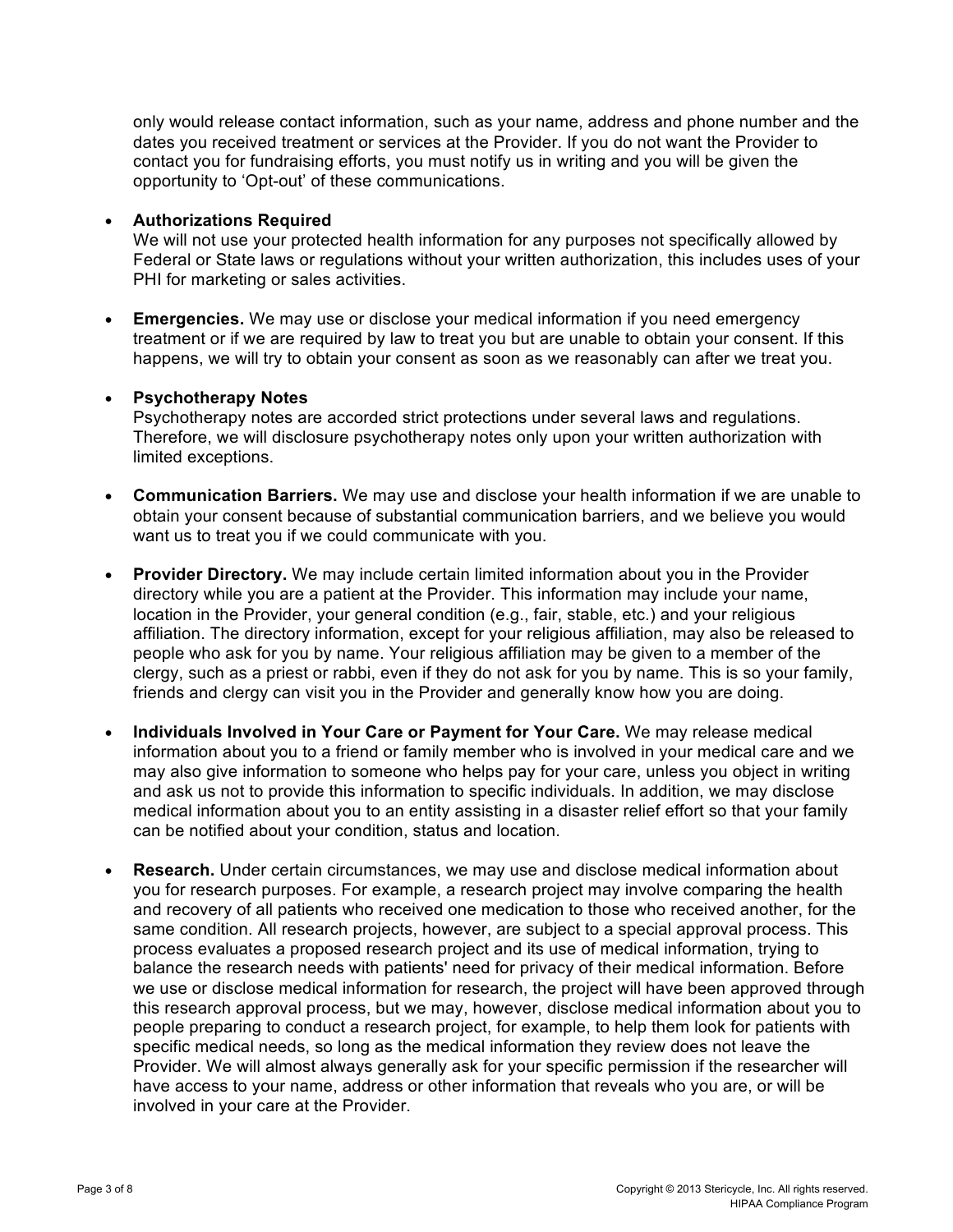- **As Required By Law.** We will disclose medical information about you when required to do so by federal, state or local law.
- **To Avert a Serious Threat to Health or Safety.** We may use and disclose medical information about you when necessary to prevent a serious threat to your health and safety or the health and safety of the public or another person. Any disclosure, however, would only be to someone able to help prevent the threat.
- **E-mail Use.**

E-mail will only be used following this Organization's current policies and practices and with your permission. The use of secured, encrypted e-mail is encouraged.

## **Section D: Special Situations**

- **Organ and Tissue Donation.** If you are an organ donor, we may release medical information to organizations that handle organ procurement or organ, eye or tissue transplantation or to an organ donation bank, as necessary to facilitate organ or tissue donation and transplantation.
- **Military and Veterans.** If you are a member of the armed forces, we may release medical information about you as required by military command authorities. We may also release medical information about foreign military personnel to the appropriate foreign military authority.
- **Workers' Compensation.** We may release medical information about you for workers' compensation or similar programs.
- **Public Health Risks.** We may disclose medical information about you for public health activities. These activities generally include the following:
	- $\circ$  to prevent or control disease, injury or disability;
	- $\circ$  to report births and deaths;
	- $\circ$  to report child abuse or neglect;
	- $\circ$  to report reactions to medications or problems with products;
	- $\circ$  to notify people of recalls of products they may be using;
	- $\circ$  to notify a person who may have been exposed to a disease or may be at risk for contracting or spreading a disease or condition; and
	- $\circ$  to notify the appropriate government authority if we believe a patient has been the victim of abuse, neglect or domestic violence. We will only make this disclosure if you agree or when required or authorized by law.
- **Health Oversight Activities.** We may disclose medical information to a health oversight agency for activities authorized by law. These oversight activities include, for example, audits, investigations, inspections, and licensure. These activities are necessary for the government to monitor the health care system, government programs, and compliance with civil rights laws.
- **Lawsuits and Disputes.** If you are involved in a lawsuit or a dispute, we may disclose medical information about you in response to a court or administrative order. We may also disclose medical information about you in response to a subpoena, discovery request, or other lawful process by someone else involved in the dispute, but only if efforts have been made to tell you about the request or to obtain an order protecting the information requested.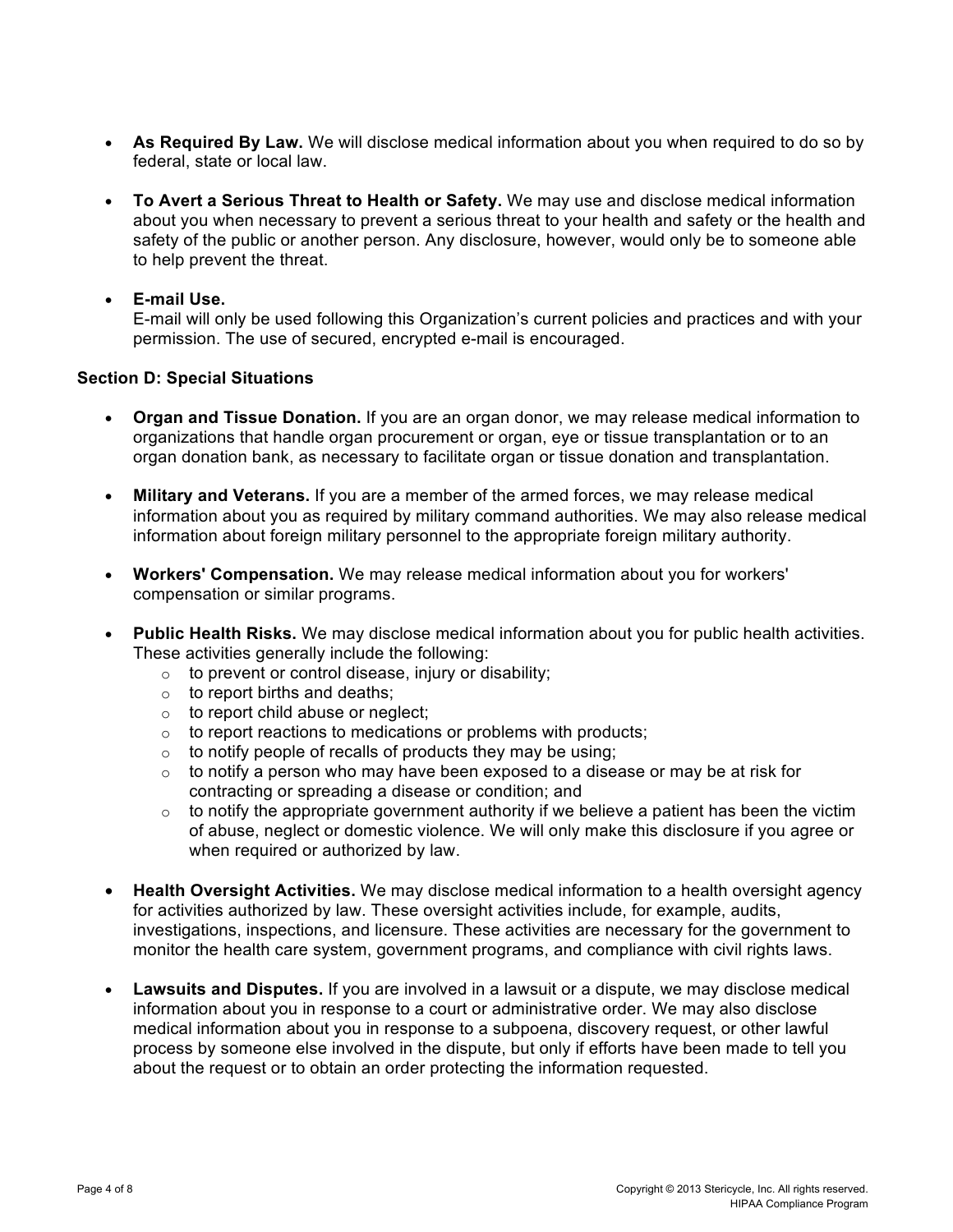- **Law Enforcement.** We may release medical information if asked to do so by a law enforcement official:
	- $\circ$  in response to a court order, subpoena, warrant, summons or similar process;
	- $\circ$  to identify or locate a suspect, fugitive, material witness, or missing person;
	- $\circ$  about the victim of a crime if, under certain limited circumstances, we are unable to obtain the person's agreement;
	- $\circ$  about a death we believe may be the result of criminal conduct;
	- o about criminal conduct at the Provider; and
	- $\circ$  in emergency circumstances, to report a crime; the location of the crime or victims; or the identity, description or location of the person who committed the crime.
- **Coroners, Medical Examiners and Funeral Directors.** We may release medical information to a coroner or medical examiner. This may be necessary, for example, to identify a deceased person or determine the cause of death. We may also release medical information about patients of the Provider to funeral directors as necessary to carry out their duties.
- **National Security and Intelligence Activities.** We may release medical information about you to authorized federal officials for intelligence, counterintelligence, and other national security activities authorized by law.
- **Protective Services for the President and Others.** We may disclose medical information about you to authorized federal officials so they may provide protection to the President, other authorized persons or foreign heads of state or conduct special investigations.
- **Inmates.** If you are an inmate of a correctional institution or under the custody of a law enforcement official, we may release medical information about you to the correctional institution or law enforcement official. This release would be necessary for the institution to provide you with health care, to protect your health and safety or the health and safety of others, or for the safety and security of the correctional institution.

## **Section E: Your Rights Regarding Medical Information About You**

You have the following rights regarding medical information we maintain about you:

- **Right to Access, Inspect and Copy.** You have the right to access, inspect and copy the medical information that may be used to make decisions about your care, with a few exceptions. Usually, this includes medical and billing records, but may not include psychotherapy notes. If you request a copy of the information, we may charge a fee for the costs of copying, mailing or other supplies associated with your request.
- We may deny your request to inspect and copy medical information in certain very limited circumstances. If you are denied access to medical information, in some cases, you may request that the denial be reviewed. Another licensed health care professional chosen by the Provider will review your request and the denial. The person conducting the review will not be the person who denied your request. We will comply with the outcome of the review.
- **Right to Amend.** If you feel that medical information we have about you is incorrect or incomplete, you may ask us to amend the information. You have the right to request an amendment for as long as the information is kept by or for the Provider. In addition, you must provide a reason that supports your request.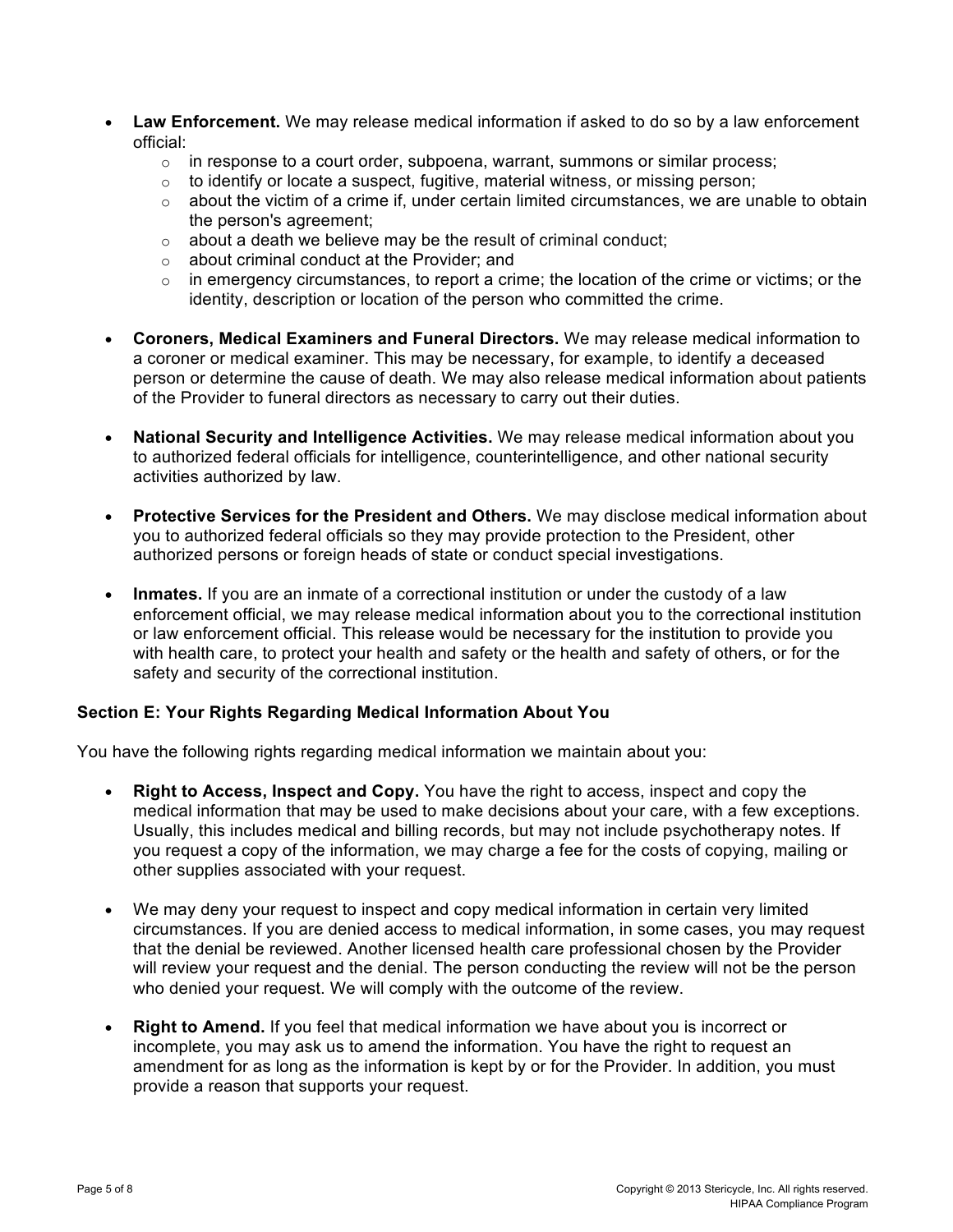- We may deny your request for an amendment if it is not in writing or does not include a reason to support the request. In addition, we may deny your request if you ask us to amend information that:
	- $\circ$  Was not created by us, unless the person or entity that created the information is no longer available to make the amendment;
	- $\circ$  Is not part of the medical information kept by or for the Provider;
	- $\circ$  Is not part of the information which you would be permitted to inspect and copy; or
	- o Is accurate and complete.
- **Right to an Accounting of Disclosures.** You have the right to request an 'Accounting of Disclosures'. This is a list of the disclosures we made of medical information about you. Your request must state a time period which may not be longer than six years and may not include dates before April 14, 2003. Your request should indicate in what form you want the accounting (for example, on paper or electronically, if available). The first accounting you request within a 12 month period will be complimentary. For additional lists, we may charge you for the costs of providing the list. We will notify you of the cost involved and you may choose to withdraw or modify your request at that time before any costs are incurred.
- **Right to Request Restrictions.** You have the right to request a restriction or limitation on the medical information we use or disclose about you for payment or healthcare operations. You also have the right to request a limit on the medical information we disclose about you to someone who is involved in your care or the payment for your care, like a family member or friend. For example, you could ask that we not use or disclose information about a surgery you had. In your request, you must tell us what information you want to limit, whether you want to limit our use, disclosure or both, and to whom you want the limits to apply (for example, disclosures to your spouse). We are not required to agree to these types of request. We will not comply with any requests to restrict use or access of your medical information for treatment purposes.

You also have the right to restrict use and disclosure of your medical information about a service or item for which you have paid out of pocket, for payment (i.e. health plans) and operational (but not treatment) purposes, if you have completely paid your bill for this item or service. We will not accept your request for this type of restriction until you have completely paid your bill (zero balance) for this item or service. We are not required to notify other healthcare providers of these restrictions, that is your responsibility.

- **Right to Receive Notice of a Breach.** We are required to notify you by first class mail or by email (if you have indicated a preference to receive information by email), of any breaches of Unsecured Protected Health Information as soon as possible, but in any event, no later than 60 days following the discovery of the breach. "Unsecured Protected Health Information" is information that is not secured through the use of a technology or methodology identified by the Secretary of the U.S. Department of Health and Human Services to render the Protected Health Information unusable, unreadable, and undecipherable to unauthorized users. The notice is required to include the following information:
	- $\circ$  a brief description of the breach, including the date of the breach and the date of its discovery, if known;
	- $\circ$  a description of the type of Unsecured Protected Health Information involved in the breach;
	- $\circ$  steps you should take to protect yourself from potential harm resulting from the breach;
	- a brief description of actions we are taking to investigate the breach, mitigate losses, and protect against further breaches;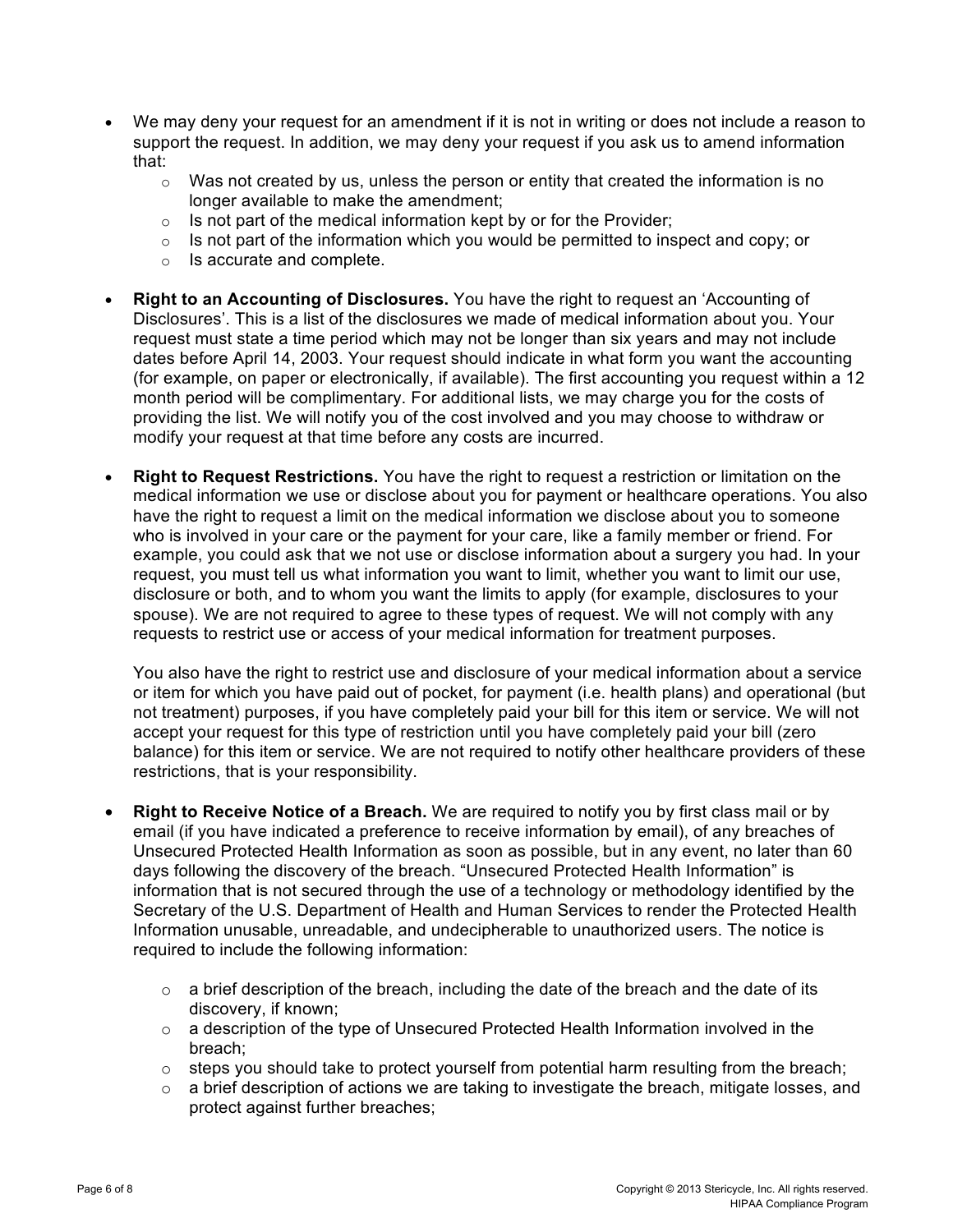$\circ$  contact information, including a toll-free telephone number, e-mail address, Web site or postal address to permit you to ask questions or obtain additional Information.

In the event the breach involves 10 or more patients whose contact information is out of date we will post a notice of the breach on the home page of our website or in a major print or broadcast media. If the breach involves more than 500 patients in the state or jurisdiction, we will send notices to prominent media outlets. If the breach involves more than 500 patients, we are required to immediately notify the Secretary. We also are required to submit an annual report to the Secretary of a breach that involved less than 500 patients during the year and will maintain a written log of breaches involving less than 500 patients.

- **Right to Request Confidential Communications.** You have the right to request that we communicate with you about medical matters in a certain way or at a certain location. For example, you can ask that we only contact you at work or hard copy or e-mail. We will not ask you the reason for your request. We will accommodate all reasonable requests. Your request must specify how or where you wish to be contacted.
- **Right to a Paper Copy of This Notice.** You have the right to a paper copy of this Notice. You may ask us to give you a copy of this Notice at any time. Even if you have agreed to receive this Notice electronically, you are still entitled to a paper copy of this Notice. You may obtain a copy of this Notice at our website: drveda.com

To exercise the above rights, please contact the individual listed at the top of this Notice to obtain a copy of the relevant form you will need to complete to make your request.

# **Section F: Changes to This Notice**

We reserve the right to change this Notice. We reserve the right to make the revised or changed Notice effective for medical information we already have about you as well as any information we receive in the future. We will post a copy of the current Notice. The Notice will contain on the first page, in the top right hand corner, the effective date. In addition, each time you register at or are admitted to the Provider for treatment or health care services as an inpatient or outpatient, we will offer you a copy of the current Notice in effect.

## **Section G: Complaints**

If you believe your privacy rights have been violated, you may file a complaint with the Provider or with the Secretary of the Department of Health and Human Services; <http://www.hhs.gov/ocr/privacy/hipaa/complaints/index.html>

To file a complaint with the Provider, contact the individual listed on the first page of this Notice. All complaints must be submitted in writing. You will not be penalized for filing a complaint.

## **Section H: Other Uses of Medical Information**

Other uses and disclosures of medical information not covered by this Notice or the laws that apply to us will be made only with your written permission. If you provide us permission to use or disclose medical information about you, you may revoke that permission, in writing, at any time. If you revoke your permission, we will no longer use or disclose medical information about you for the reasons covered by your written authorization. You understand that we are unable to take back any disclosures we have already made with your permission, and that we are required to retain our records of the care that we